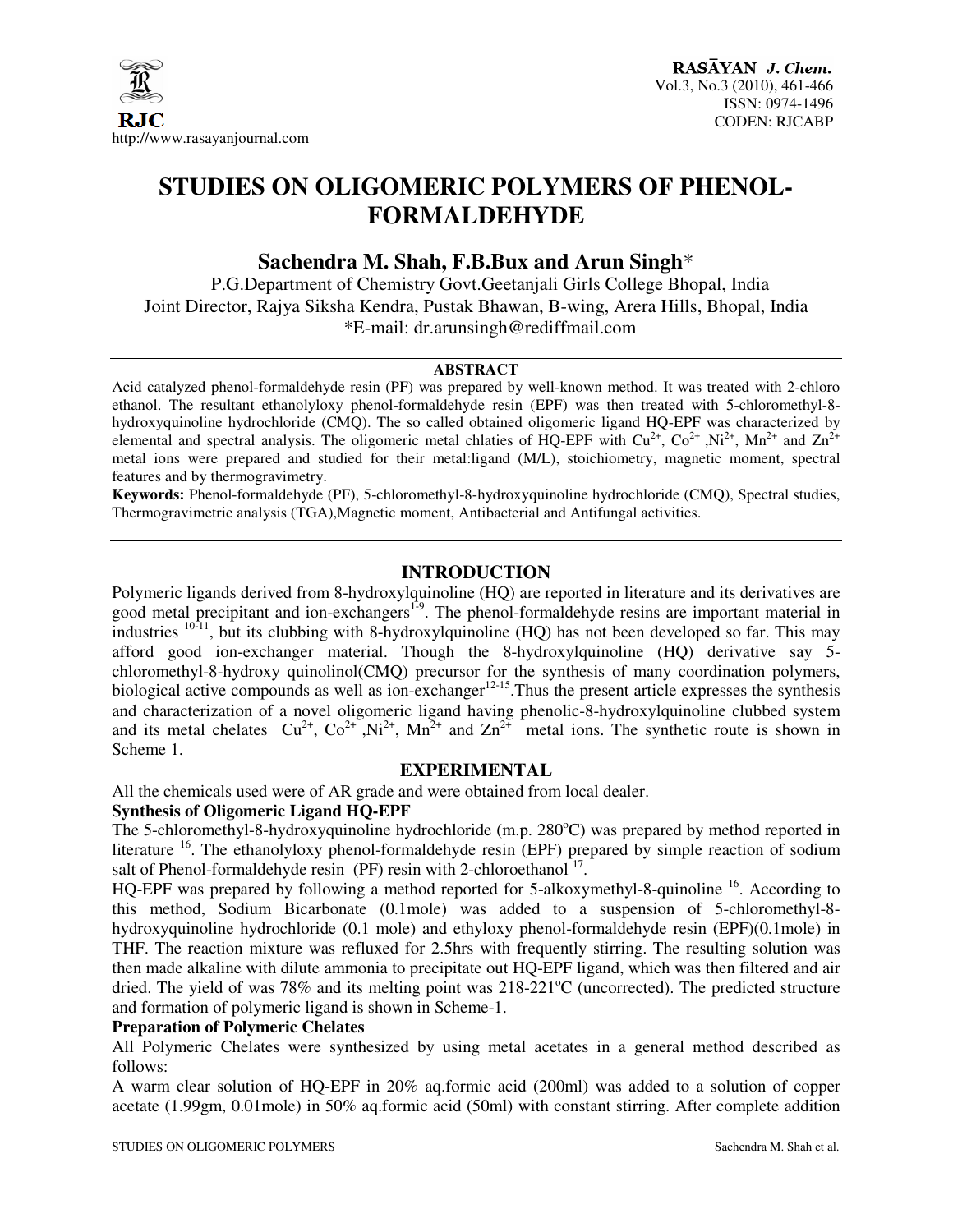of metal salt solution, the pH of reaction mixture was adjusted to about 5 with dilute ammonia solution. The polymer chelate is separated out in the form of suspension was digested on a water bath for one hour and eventually filtered, washed with hot water followed by acetone and dimethyl formamide (DMF) and then dried in air at room temp. The yields of all co-ordination polymers were almost quantitative.

## **Measurements**

Elemental analysis of HQ-EPF and its polymeric chelates were carried out on a C,H,N elemental analyzer (Italy). IR spectra of H2L and the polymeric chelates were scanned on a Nicolet-760D FTIR spectrophotometer in KBr. The metal content analyses of the polymeric chelates were performed by decomposing a weighed amount of each polymeric chelates followed by EDTA (disodium ethylene diamine tetra acetate) titration as reported in the literature <sup>18</sup>. Magnetic susceptibility measurements of all the polymeric chelates were carried out at room temperature by the Gouy method. Mercury tetrathiocynatocobaltate (II), Hg[Co(NCS)], was used as a calibrant. Molar Susceptibilities were corrected for diamagnetism of component atoms using Pascal's constant. The diffuse reflectance spectra of the solid polymeric chelates were recorded on a Beckman DK-2A spectrophotometer with a solid reflectance attachment. MgO was employed as the reference compound.

Thermogravimetric analysis of co-ordination polymers were carried on DuPont 950 TGA analyzer in air at a heating rate of 20C/min.

## **Antibacterial activities**

Antibacterial activity of HQ-EPF ligand and its co-ordination polymers were studied against grampositive bacteria (*Bacillus subtilis and staphylococcus aureus*) and gram-negative bacteria (*E.coli and salmonella typhi* ) at a concentration of 50µg/ml by agar cup plate method. Methanol system was used as control in this method. The area of inhibition of zone measured in mm.

## **Antifungal activities**

The fungicidal activity of all the compounds was studied at 1000 ppm concentration in vitro. Plant pathogenic organisms used were *penicillium expansum, Nigrospora Sp., Trichothesium Sp., and Rhizopus nigricum*. The antifungal activity of ligand and its co-ordination polymers was measured on each of these plant pathogenic strains on a potato dextrose agar (PDA) medium. Such a PDA medium contained potato 200gm,dextrose 20gm,agar20gm and water one liter. Five days old cultures were employed. The compounds to be tested were suspended (1000ppm) in a PDA medium and autoclaved at  $120^{\circ}$ C for 15 min. at 15atm. pressure. These medium were poured into sterile Petri plates and the organisms were inoculated after cooling the petri plates. The percentage inhibition for fungi was calculated after five days using the formula given below:

## **Percentage of inhibition =**  $100(X-Y) / X$

Where,  $X = \text{Area of colony in control plate}$  $Y =$  Area of colony in test plate

## **RESULTS AND DISCUSSION**

The synthesis of the oligomeric ligand HQ-EPF has not been reported in the literature. The ligand HQ-EPF was isolated in the form of a reddish powder. It was soluble organic solvents such as in DMSO (dimethyl sulfoxide), DMF. The results of elemental analyses of the HQ-EPF ligand (Table-1) are agreed with those predicted on the basis of formula.

The IR spectrum of HQ-EPF features are a broad band extending from 3450-3160cm<sup>-1</sup> with maximum at  $3320 \text{ cm}^{-1}$ , attributed to the OH group. The weak bands around 2893 and 2950 cm<sup>-1</sup> may be due to asymmetric and symmetric stretching vibrations of methylene groups( $\text{-CH}_2$ -). The bands around 1634, 1575, 1500 and  $1440 \text{ cm}^{-1}$  are attributed to the 8-hydroxyquinoline nucleus  $19$ . The others bands are at their respective positions.

The <sup>1</sup>H NMR( $\delta$  ppm) spectrum of HO-EPF also show the signals 2.78(2H,s,CH<sub>2</sub>); 3.84-4.45 (4H,t,CH<sub>2</sub>); 5.04 (2H,s, CH2) ; 4.22 (1H,s,OH) ; 7.30-6.76(3H,m,Ar-H,); 6.54-8.11 (5H,m,Quinoline). These features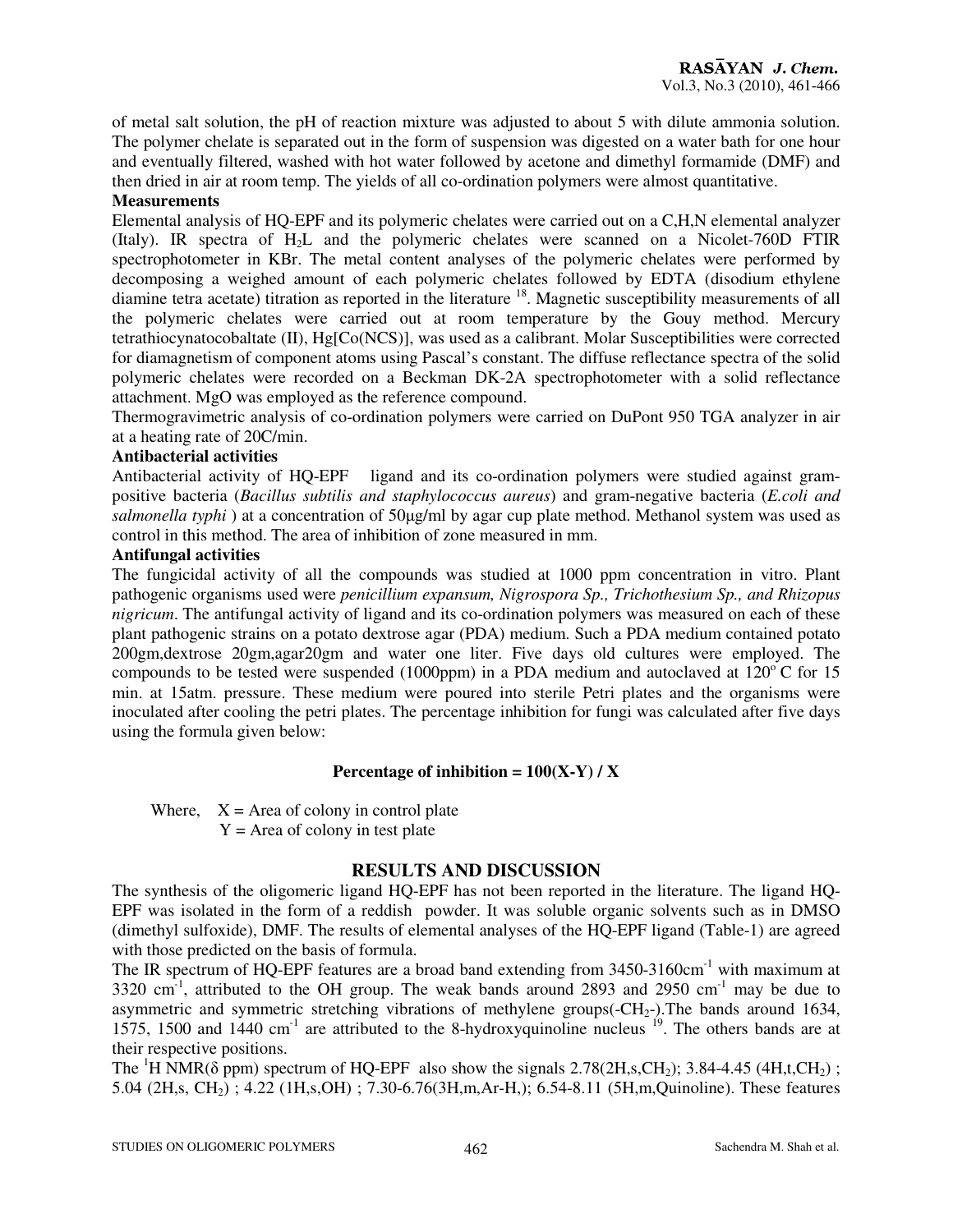confirm the proposed structure of ligand HQ-EPF. The NMR Data of HQ-EPF shown in experimental part are also confirming the structure of HQ-EPF.

The polymeric chelates derived from HQ-EPF are insoluble in common organic solvents. Hence it is not possible to characterized the co-ordination polymers by molecular mass using conventional methods like osmometry, viscometry etc. These co-ordination polymers do not melt up to  $360^{\circ}$ C.

On the basis of the proposed structure shown in Scheme-1, the molecular formula of the HQ-EPF ligand is  $C_{19}H_{17}NO_3$ , which, upon chelation coordinates with two central metal atom at four co-ordination sites and two water molecules. Therefore, the general molecular formula of the resulting co-ordination polymer is given by  $[M(HQ-EPF),2H_2O]$  as shown in scheme-1. This has been confirmed by the results of elemental analyses of all of the five co-ordination polymers and their

parent ligand. The data of elemental analyses reported in Table I are in agreement with the calculated values of C,H and N based on the above-mentioned molecular formula of the parent ligand as well as coordination polymers. Examination of data of the metal content in each polymer (Table-1) revealed a 1:1 metal:ligand(M/L) stoichiometry in all of the co-ordination polymers. Comparison of the IR spectrum of the ligand HQ-EPF and those of the co-ordination polymers reveals certain characteristic differences. The broad band at 3400-3100 cm-1 for HQ-EPF has almost disappeared for the spectra of polymers. However, the weak bands around 3200 cm<sup>-1</sup> in the spectra of HQ-EPF  $-Co^{2+}$ , HQ-EPF  $-Ni^{2+}$ , HQ-EPF  $-Mn^{2+}$  indicate the presence of water molecules which may have been strongly absorbed by the polymer sample. The weak band around 1115cm<sup>-1</sup> is attributed to the C-O-M stretching frequency <sup>19</sup>. The band at 1435 cm<sup>-1</sup> in the IR spectrum of HQ-EPF is attributed to the in-plane OH deformation  $19$ . The band is shifted towards higher frequency in the spectra of the polymers indicating formation of metal-oxygen bond. These feature suggest that the structure of the co-ordination polymer.

The value of the degree of polymerization of all the co-ordination polymers listed in Table-1 suggest that the average Dp for all the polymers in a range of 5 to 6. Magnetic moments  $(\mu_{eff})$  of polymeric chelate are given in Table-1.

The diffusion electronic spectrum of HQ-EPF  $-Cu^{2+}$  co-ordination polymers shows two broad bands around 15,385 cm<sup>-1</sup> and 22,732 cm<sup>-1</sup>. The first bands may be due to  ${}^{2}T_{2g} \rightarrow {}^{2}E_{g}$  transition. While the second may be due to charge transfer. The first band shows structure suggestion a distorted octahedral structure for the HQ-EPF - $Co^{2+}$  polymers. The higher value of  $\mu_{eff}$  of the HQ-EPF -Cu<sup>2+</sup> polymer support this view <sup>20,21</sup>. The HQ-EPF -Ni<sup>2+</sup> and HQ-EPF-Co<sup>2+</sup> polymers give two absorption bands respectively at 17,257 and 24,014 cm<sup>-1</sup> and at 17,248 and 23736 cm<sup>-1</sup> which can be assigned respectively to  ${}^4T_{1g} \rightarrow {}^2T_{2g}$ ,  ${}^4T_{1g} \rightarrow {}^4T_{1g(P)}$ transitions. These absorption bands and the values of  $\mu_{eff}$  indicate an octahedral configuration for the HQ-EPF -Ni<sup>2+</sup> and HQ-EPF -Co<sup>2+</sup> polymers<sup>22,23</sup>. The spectrum of [Mn(HQ-EPF)<sub>2</sub>(H<sub>2</sub>O)<sub>2</sub>] show weak bands at 16,470, 17,689 and 23,166 cm<sup>-1</sup> assigned to the transitions  $6_{A1g} \rightarrow 4_{T1g} (4G)$ ,  $6_{A1g} \rightarrow 4_{T2g} (4G)$  and  $6_{A1g} \rightarrow 4_{T2g} (4G)$  $4_{\text{Al}_2}, 4_{\text{E}_2}$  respectively, suggesting an octahedral structure for the  $[Mn(HQ-EPF)_2(H_2O)_2]$  polymer<sup>23</sup>. As the spectrum of the  $[Zn (HQ-EPF)<sub>2</sub>(H<sub>2</sub>O)<sub>2</sub>]$  polymer is not well resolved, it is not interpreted, but its  $\mu_{eff}$  value shows that it is diamagnetic as expected.

The TGA data for the polymers are presented in Table-2. The weight loss of the polymer samples at different temperatures indicates that the degradation of the polymers is noticeable beyond  $300^{\circ}$ C. The rate of degradation becomes a maximum at a temperature lying between  $400^{\circ}$ C and  $500^{\circ}$ C depending upon the nature of the polymers. Each polymer lost about 55% of its weight when heated up to 700  $^{\circ}$ C. Inspection of the thermograms of  $\overrightarrow{HQ\text{-}EPF\text{-}Co}^{2+}$ ,  $HQ\text{-}EPF\text{-}Mn^{2+}$  and  $HQ\text{-}EPF\text{-}Ni^{2+}$  samples revealed that these samples suffered appreciable weight loss in the range  $150$  to  $280^{\circ}$ C. This may due to the presence of water strongly absorbed by the polymers. It has also been indicated earlier that the IR spectra of these three polymer samples have OH bands at around  $3200 \text{ cm}^{-1}$  due to associated water.

On the basis of the relative decomposition ( $\%$  wt. loss) and the nature of thermograms, the co-ordination polymers may be arranged in order in increasing stability as:

#### **Cu < Ni < Co < Mn**

This trend also coincides with the stability order already reported for the metal oxinates <sup>19</sup> and for coordination polymers of HQ-EPF<sup>3</sup>.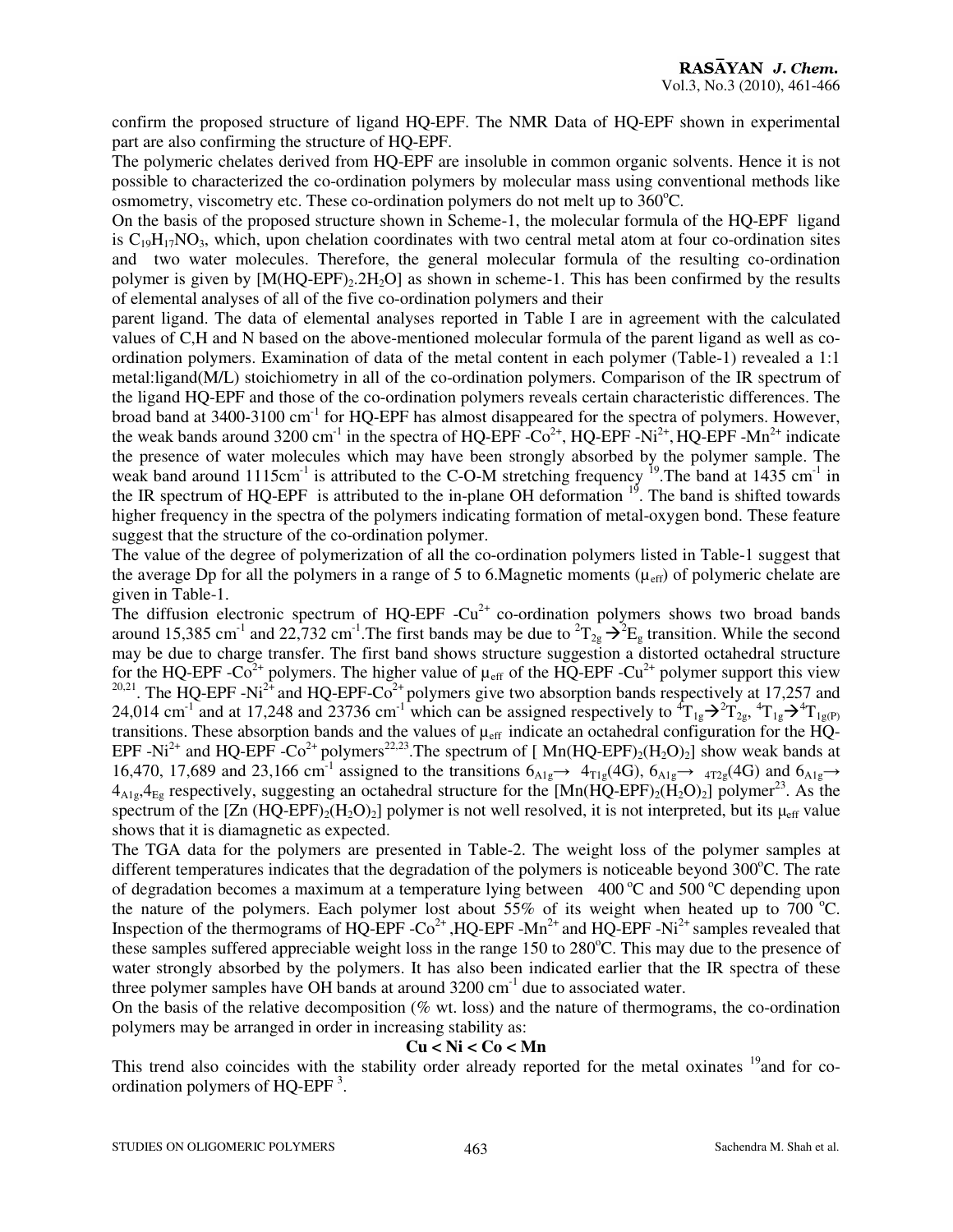The antimicrobial activity of HQ-EPF and its co-ordination polymers are presented in Table-3 and 4. The data suggest that all the samples are toxic to bacteria or fungus. The data also suggest that the % age of bacteria or fungus is inhibited in the range of 58 to 80% depending upon the biospecies and co-ordination polymers.

### **CONCLUSION**

The investigation described in the present article revels the following conclusion:

Polycondensation of 5-chloromethyl-8-hydroxyquinoline hydrochloride and ethyloxy phenolformaldehyde resin (EPF) yielded a novel oligomeric ligand HQ-EPF. The applicability of the polymeric ligand was explored by preparing polymeric chelates using different divalent metal ion indicating that the HQ-EPF polymeric ligand has good chelating property and high thermal stability.

| Table-1: Analytical and Spectral data of the co-ordination polymers of HQ-EPF $(H2L)$ |                                              |                   |                                |                 |               |               |                  |       |    |
|---------------------------------------------------------------------------------------|----------------------------------------------|-------------------|--------------------------------|-----------------|---------------|---------------|------------------|-------|----|
| Ligand/<br>$Co-$                                                                      | <b>Empirical Formula</b>                     | Formula<br>Weight | Analyses<br>%Found(Calculated) |                 |               |               | $\mu_{\rm eff.}$ | (Mn)  | Dp |
| ordination<br>polymers                                                                |                                              |                   | $\%M$                          | $\%C$           | $\%$ H        | $\%N$         | (B.M.)           | $+60$ |    |
| HQ-EPF                                                                                | $(C_{19}H_{17}NO_3)_n$                       | 307               |                                | 74.2<br>(74.26) | 5.5<br>(5.53) | 4.5<br>(4.56) |                  |       |    |
| $ICu(HQ-$<br>$EPF)(H_2O)_2]_n$                                                        | $(Cu.C_{19}H_{20}NO_5.2H_2O)$<br>$\mathbf n$ | 405.54            | 15.6<br>(15.66)                | 56.2<br>(56.22) | 4.9<br>(4.93) | 3.4<br>(3.45) | 2.00             | 2510  | 6  |
| $[Co(HQ-$<br>$EPF)(H_2O)_2]_n$                                                        | $(Co.C19H20NO5.2H2O)$<br>$\mathbf n$         | 364.94            | 16.1<br>(16.15)                | 62.4<br>(62.47) | 5.4<br>(5.48) | 3.8<br>(3.83) | 2.88             | 1896  | 5  |
| $[Ni(HO-$<br>$EPF)(H_2O)_2]_n$                                                        | $(Ni.C_{19}H_{20}NO_5.2H_2O)$<br>$\mathbf n$ | 364.71            | 16.0<br>(16.09)                | 62.5<br>(62.51) | 5.4<br>(5.48) | 3.8<br>(3.83) | 4.00             | 2252  | 6  |
| $[Mn(HO-$<br>$EPF)(H_2O)_2]_n$                                                        | $(Mn.C_{19}H_{20}NO_5.2H_2O)$<br>$\mathbf n$ | 360.94            | 15.2<br>(15.22)                | 6.1<br>(63.16)  | 5.5<br>(5.54) | 3.8<br>(3.87) | 4.83             | 1868  | 5  |
| $[Zn(HQ-$<br>$EPF)(H_2O)_2]_n$                                                        | $(Zn.C_{19}H_{20}NO_5.2H_2O)$<br>n           | 371.38            | 17.6<br>(17.60)                | 61.3<br>(61.39) | 5.3<br>(5.38) | 3.7<br>(3.76) | Diamagnetic      | 1924  | 5  |

| Ligand/<br>Co-ordination   | Table-2: Thermo gravimetric analysis co-ordination polymers of HQ-EPF<br>% weight loss at temperature $T(^0C)$ |     |      |      |      |      |  |
|----------------------------|----------------------------------------------------------------------------------------------------------------|-----|------|------|------|------|--|
| polymers                   | 100                                                                                                            | 200 | 400  | 500  | 600  | 700  |  |
| $H_2L$                     |                                                                                                                | 5.7 | 10.5 | 40.6 | 45.7 | 48.6 |  |
| $[CuL(H2O)2]n$             | 2.7                                                                                                            | 5.4 | 13.4 | 42.8 | 48.2 | 53.8 |  |
| $[CoL(H2O)2]n$             | 4.8                                                                                                            | 8.9 | 16.9 | 22.5 | 43.7 | 59.6 |  |
| $[NiL(H2O)2]n$             | 5.1                                                                                                            | 8.7 | 15.2 | 26.8 | 45.5 | 59.8 |  |
| $[MnL(H2O)2]$ <sub>n</sub> | 5.2                                                                                                            | 7.1 | 9.8  | 15.6 | 25.4 | 36.5 |  |
| $[ZnL(H,O),]_n$            | 2.5                                                                                                            | 3.7 | 5.3  | 15.5 | 23.9 | 35.8 |  |

Table-3: antibacterial activity of co-ordination polymers

|                  | Zone of Inhibition          |                          |                     |        |  |  |
|------------------|-----------------------------|--------------------------|---------------------|--------|--|--|
|                  |                             | $Gram + Ve$              | Gram – Ve           |        |  |  |
| Compounds        | <b>Bacillus</b><br>subtilis | Staphylococcus<br>aureus | Salmonella<br>typhi | E.coli |  |  |
| $[CuL(H2O)2]_n$  | 57                          | 65                       | 63                  | 64     |  |  |
| $[Col(H,0),]_n$  | 63                          | 66                       | 57                  | 62     |  |  |
| $[NiL(H,0),]_n$  | 64                          | 63                       | 60                  | 58     |  |  |
| $[MnL(H2O)2]n$   | 61                          | 61                       | 61                  | 64     |  |  |
| $[ZnL(H, O),]_n$ | 63                          | 60                       | 64                  | 62     |  |  |

 $\mathbf{r}$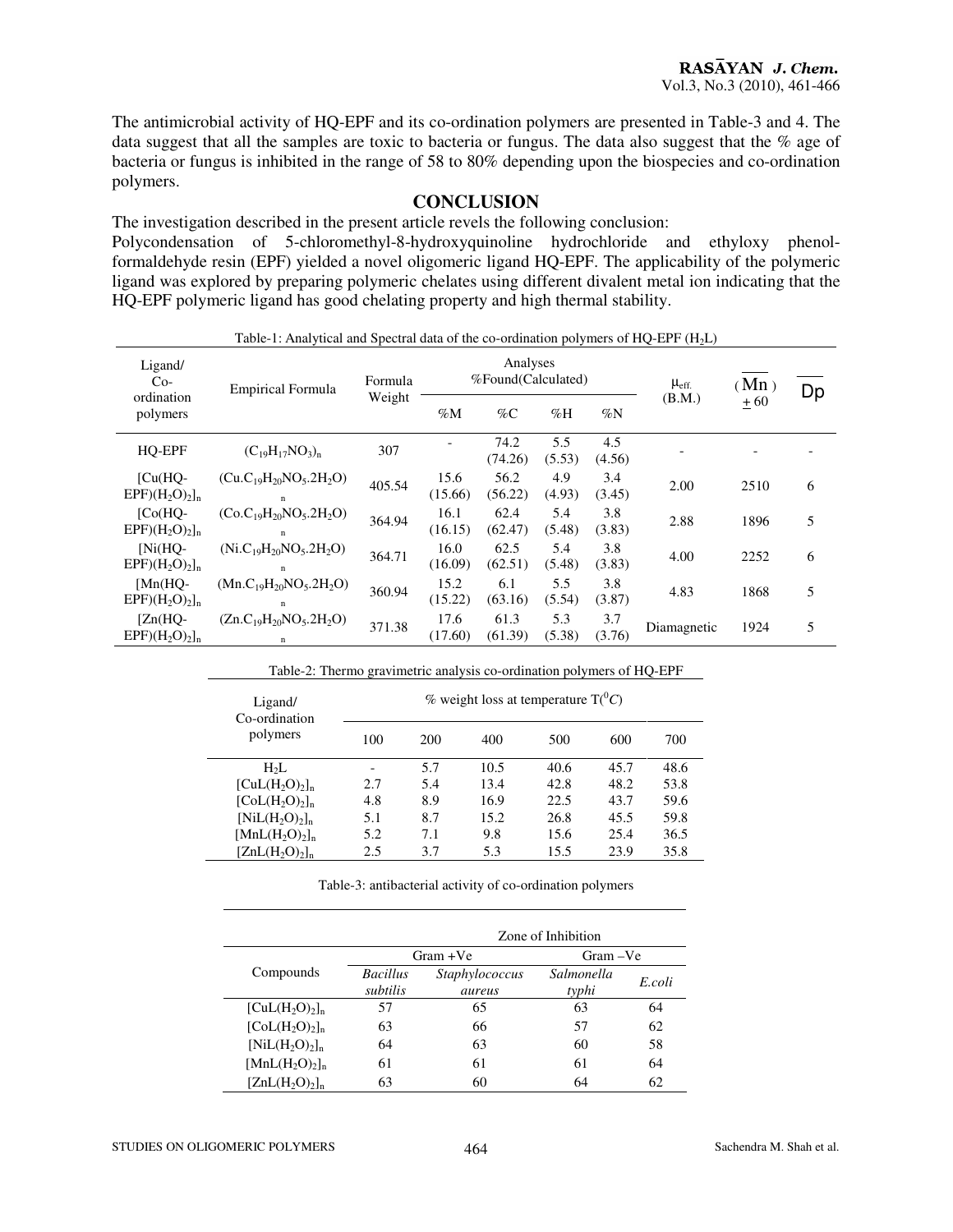| Zone of Inhibition at 1000 ppm $(\%)$ |                      |                |                   |                      |  |  |  |  |
|---------------------------------------|----------------------|----------------|-------------------|----------------------|--|--|--|--|
| Compounds                             | Penicillium Expansum | Nigrospora Sp. | Trichothesium Sp. | Rhizopus<br>Nigricum |  |  |  |  |
| $[CuL(H2O)2]$ <sub>n</sub>            | 63                   | 64             | 62                | 59                   |  |  |  |  |
| $[Col(H2O)2]$ <sub>n</sub>            | 61                   | 66             | 63                | 64                   |  |  |  |  |
| $[NiL(H_2O)_2]_n$                     | 65                   | 67             | 67                | 61                   |  |  |  |  |
| $[MnL(H2O)2]n$                        | 64                   | 63             | 64                | 66                   |  |  |  |  |
| $[ZnL(H_2O)_2]_n$                     | 61                   | 61             | 65                | 63                   |  |  |  |  |

Table-4: Antifungal activity of co-ordination polymers

Further, the polymeric ligand is thermally more stable than its polymeric chelates. Among the five polymeric chelates, M-HQ-EPF chelate is least stable, whereas M-HQ-EPF polymeric chelates is the most stable having a thermal stability comparable to that of chelates may be used as heat resistant material up to 350°C. The polymeric ligand follows a two steps thermal degradation whereas polymeric chelates follow a single step thermal degradation.

A evaluation of the thermal stability of the present polymeric chelates with those of 5-chloromethyl-8 hydroxyquinoline hydrochloride and ethyloxy phenol-formaldehyde (EPF) as a parent groups of polymeric chelates revels that the HQ-EPF polymeric chelates are thermally more stable. Finally, the magnetic susceptibility results indicate that polymeric chelates of  $Cu^{+2}$ , Ni<sup>+2</sup> and  $Co^{+2}$  are

paramagnetic, whereas that of  $\text{Zn}^{2}$  is diamagnetic in nature. All the polymers have good microbicidal activity.

### **REFERENCES**

- 1. H.S. Patel,D.J.Pate, *International Journal of Polymeric Materials,* **59**,307(2010).
- 2. C. U. Pittman, K. S. Ramachandran Jr and K.R. Lowyer*, J. Coat. Technol*., **54**,27 (1982).
- 3. R.Purohit and S.Devi, *Analyst.* **116**, 825 (1991).
- 4. M.Bankova, N Manolova and I.Rashkov, *Eur. Polym. J.,* **30(10),** 1179- (1994).
- 5. N.Angelova, N. Manolova, and I.Rashkov, *Eur. Polym. J.* **31(8),** 741(1995).
- 6. M.Bankova, T. Petrova, N.Manolova and I.Rashkov, *Eur. Polym. J.* **32(3),** 325(1996).
- 7. M.Bankova, T.Petrova, N.Manolova and I.Rashkov, *Eur. Polym. J*. **32(5),** 569(1996).
- 8. N.Manolova, M.Ignatova and I.Rashkov*, Eur. Polym. J*. **34(8),** 1133(1998).
- 9. M. Bankova, N. Manolova, N.Markova, T.Radoucheva, K.Dilova and I.Rashkov, *Eur.Polym. J.*  **34(2),** 247 (1999).
- 10. Alexandratos, S.D., *Ind. Eng. Chem. Res.,48* 388(2009).
- 11. M.l.Kuo, D. Adams, D. Myers, D. Curry, H. Heemstra, J.L. Smith, and Y. Bian., *Forest Products Journal,* **48(2)**,71(1998)
- 12. R. D. Patel, S. R. Patel and H. S. Patel, *Eur. Polym. J.* **23(3),** 229(1987).
- 13. T. B. Shah, H. S. Patel, R. B. Dixit and B. C.Dixit, *Int. J. of Polym.Anal. and Charact.* **8**, 369 (2003).
- 14. D.K.Patel and Arun Singh, *E-Journal of Chemistry*,**6(4),**1017(2009).
- 15. W.Abraham, D.Abraham, R.Guy and P.Abraham, , *Reactive polymers, ion Exchangers,Sorbents.* **2(4),** 301 (1984).
- 16. J. H. Burckhalter and R. I. Leib, *J. Org. Chem*., **26**, 4078 (1961).
- 17. A. I.Vogel,*A Text book of Quantitative Inorganic Analysis*, 5<sup>th</sup> ed., (Longman, London), pp. 584,(1989)
- 18. H.S. Patel, R.B. Dixit, and T.B.Shah, *Int. J. Polym. Material.,* **49**, 27(2001).
- 19. R.G. Charles, H.Freiser, R.Priedel, L.E. Hilliand and R.D.Johnston, *Spectrochim Acta,***8,**1(1958).
- 20. D. C. Patel and P. K. Bhattacharya, *J. Indian Chem. Soc***. 49**, 1041 (1972).
- 21. D. Oza, K. N. Kaul and R. K. Mehta, *Indian J. Chem*. **7**, 927 (1996).
- 22. J.Lewis and R.S.Wilkins, *Modern Co-ordination Chemistry. Interscience*, NY, pp.290 (1960).
- 23. R.Papplardo, *J. Chem. Phys.* , **33**, 613 (1960).